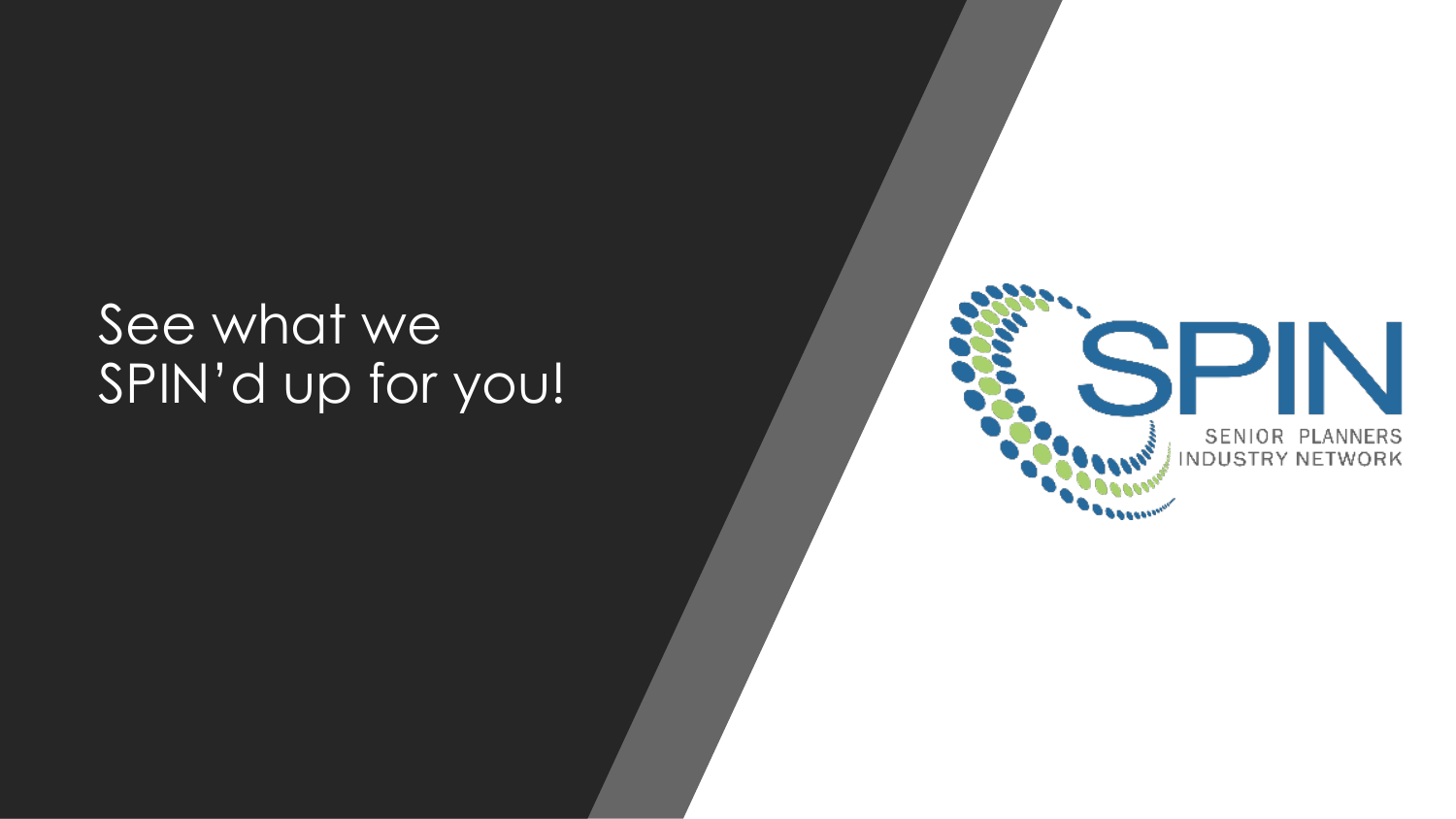## SPIN 2022 Sponsorship Prospectus

- ❖ SPIN is an experience like no other. Our members are senior-level within the industry (they've seen it and done it all!). They have a global reach and collectively engage with others in the industry to bring their top skills and A-game to each of their clients.
- ❖ As a SPIN Sponsor we look forward to helping you GROW YOUR BUSINESS with access to the top planners within the industry. Our members run the gamut: corporate, association, independent, SMERF, gov't and nonprofit planners.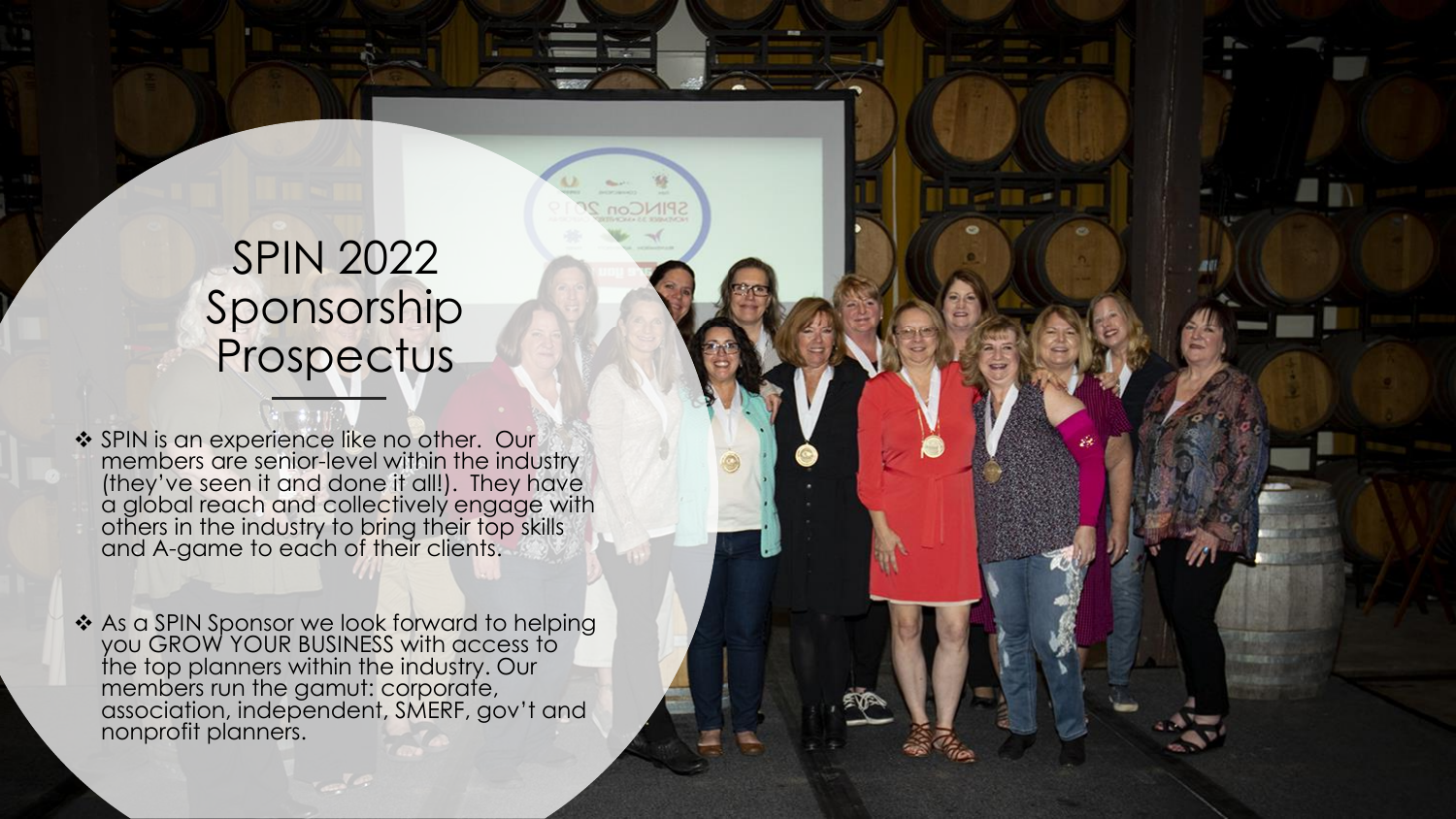

## **Benefits and Services**





### **\$4,000 YEAR-LONG SPONSORSHIP**

- ❖ One registration to SPINCon 2022
- ❖ Membership in the Facebook "Members Only" group for 1 full year
- ❖ One email blast sent to Full Membership anytime in 2021 (2000+ recipients)
- ❖ One ad in the header photo area atop the Facebook group page for 3 days (1,000 members) – NEW!
- ❖ One ad in a SPIN newsletter (2000+ recipients plus 30 days on website)
- ❖ Listed on the SPIN website for a full year with a 50-word description, logo and two contacts name/phone/email
- ❖ Listed in the new SPIN Preferred Supplier Directory sent 1x per year to all members – NEW!
- ❖ 'SPIN Preferred Supplier' logo for your use

### **\$7,500 YEAR-LONG SPONSORSHIP (Can be shared\*)**

- ❖ **TWO** registrations to SPINCon 2022
- ❖ **TWO** membership in the Facebook "Members Only" group for 1 full year
- ❖ **TWO** email blasts sent to Full Membership anytime in 2021 (2000+ recipients)
- ❖ **TWO** ads in the header photo area atop the Facebook group page for 3 days (1,000 members) – NEW!
- ❖ **TWO** ads in a SPIN newsletter (2000+ recipients plus 30 days on website)
- ❖ Listed on the SPIN website for a full year with a **100-word** description, logo and **FOUR** contacts name/phone/email
- ❖ Listed in the new SPIN Preferred Supplier Directory sent 1x per year to all members – NEW!
- ❖ 'SPIN Preferred Supplier' logo for your use

#### **\$10K YEAR-LONG SPONSORSHIP (Can be shared\*)**

- ❖**THREE** registrations to SPINCon 2022
- ❖**THREE** membership in the Facebook "Members Only" group for 1 full year
- ❖**THREE** email blasts sent to Full Membership anytime in 2021 (2000+ recipients)
- ❖**THREE** ads in the header photo area atop the Facebook group page for 3 days (1,000 members) – NEW!
- ❖**THREE** ads in a SPIN newsletter (2000+ recipients plus 30 days on website)
- ❖Listed on the SPIN website for a full year with a **100-word** description, logo and **FOUR** contacts name/phone/email
- ❖Listed in the new SPIN Preferred Supplier Directory sent 1x per year to all members – NEW!
- ❖'SPIN Preferred Supplier' logo for your use

\*These packages can be split with other organizations to reduce your investment!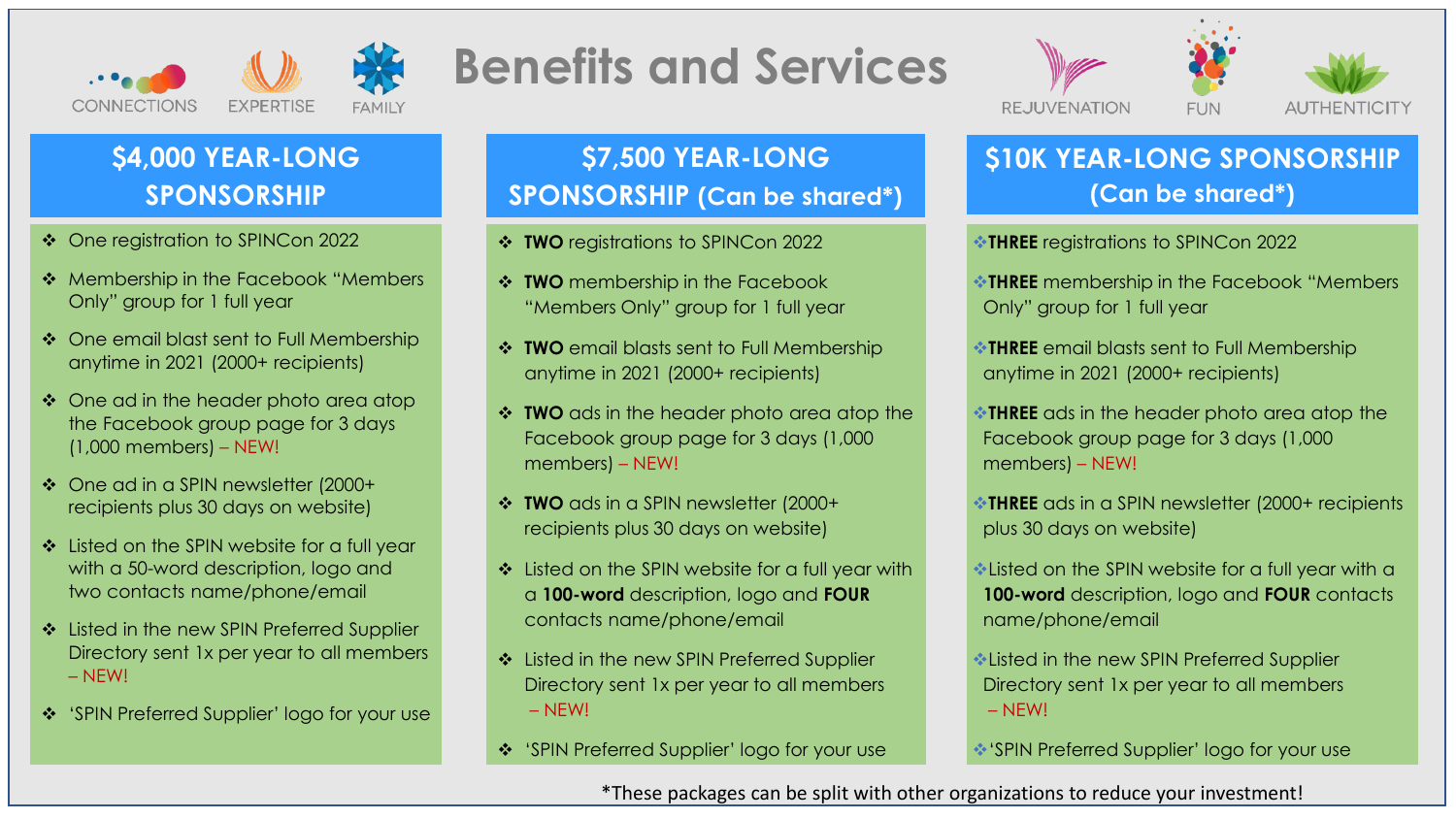#### *SPIN Sponsorship Agreement*

• This Agreement is between The Planner Networks, LLC (dba SPIN:Senior Planners Industry Network) with offices at 2211 Marilyn Avenue Eagan, MN 55122 ("SPIN") and "Sponsor" listed below.

#### **Terms**

• This agreement is in effect for one year from the date full payment is received. Unused benefits are forfeited at the end of Sponsor's enrollment year. Exception: If SPIN is unable to fulfill any benefits through no fault of Sponsor, such benefits will be rolled over to the next year until fulfilled, or will be substituted with other benefits as mutually agreed upon by both parties.

| SPONSOR WHO WILL BE THE PRIMARY SPIN MEMBER:                                                                    | Please provide a contact to fulfill any marketing items if<br>different from primary contact. |
|-----------------------------------------------------------------------------------------------------------------|-----------------------------------------------------------------------------------------------|
|                                                                                                                 |                                                                                               |
| Email: Email: Albert March 2014 (1996) and the state of the state of the state of the state of the state of the |                                                                                               |
|                                                                                                                 |                                                                                               |

| Accepted and agreed to terms and conditions: For Sponsor: |                                                                                                                                                                                                                                |  |  |  |
|-----------------------------------------------------------|--------------------------------------------------------------------------------------------------------------------------------------------------------------------------------------------------------------------------------|--|--|--|
| Name:                                                     | Date:                                                                                                                                                                                                                          |  |  |  |
| Company:                                                  | Signature: the contract of the contract of the contract of the contract of the contract of the contract of the contract of the contract of the contract of the contract of the contract of the contract of the contract of the |  |  |  |

| For SPIN |                                | Date |
|----------|--------------------------------|------|
|          | Founder SPIN<br>Shawna Suckow, |      |